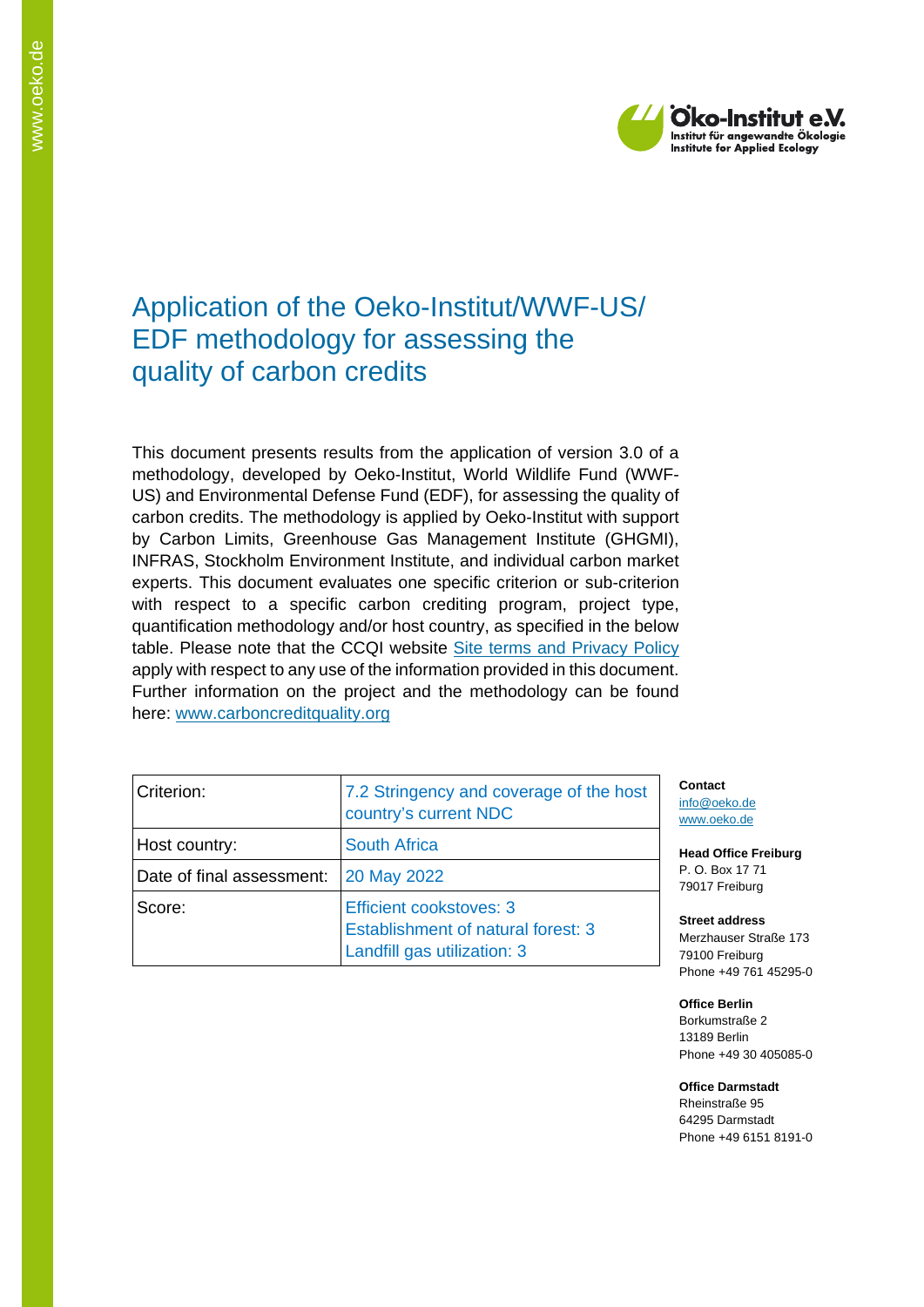# **Assessment**

# **Relevant scoring methodology provisions**

The scoring approach assesses the stringency and coverage of the host country's current NDC. The scoring consists of several steps. First, it is determined whether the emission reductions or removals of the project or project type are covered by the host country's NDC. If this is the case, the second step is to assess the extent to which the NDC target deviates from the level of emissions that would most likely occur in the target year or period with current policies. The third step is optional and includes an evaluation of the likelihood that the emission reductions from the project or project activity are visible in the GHG emissions reported by the country to track progress towards its NDC. Finally, it is assessed if any reversals are likely to be accounted and compensated for by the host country. See more details on the scoring approach in the methodology.

#### **Information sources considered**

1. South Africa's first updated NDC which has been communicated to the UNFCCC secretariat on 27 September 2021

[\(https://www.environment.gov.za/sites/default/files/reports/draftnationalydeterminedcontributio](https://www.environment.gov.za/sites/default/files/reports/draftnationalydeterminedcontributions_2021updated.pdf) [ns\\_2021updated.pdf\)](https://www.environment.gov.za/sites/default/files/reports/draftnationalydeterminedcontributions_2021updated.pdf)

2. Climate Action Tracker assessment for the NDC of South Africa

<https://climateactiontracker.org/countries/south-africa/>

# **Assessment outcome**

The host country is assigned the following scores for the respective project types:

- Efficient cookstoves: 3 t.
- Establishment of natural forest: 3
- Landfill gas utilization: 3

#### **Justification of assessment**

This evaluation includes steps 1, 2 and 4 of the methodology, noting that step 3 is optional. The methodology is applied at the level of project types (efficient cookstoves, establishment of natural forest, landfill gas utilization), and not at the level of individual projects.

#### *Step 1*

The first updated NDC of South Africa includes  $CO<sub>2</sub>$ , CH<sub>4</sub>, N<sub>2</sub>O, HFCs and PFCs and is economywide (Source 1). The NDC thus covers all three project types (efficient cookstoves, establishment of natural forest and landfill gas utilization).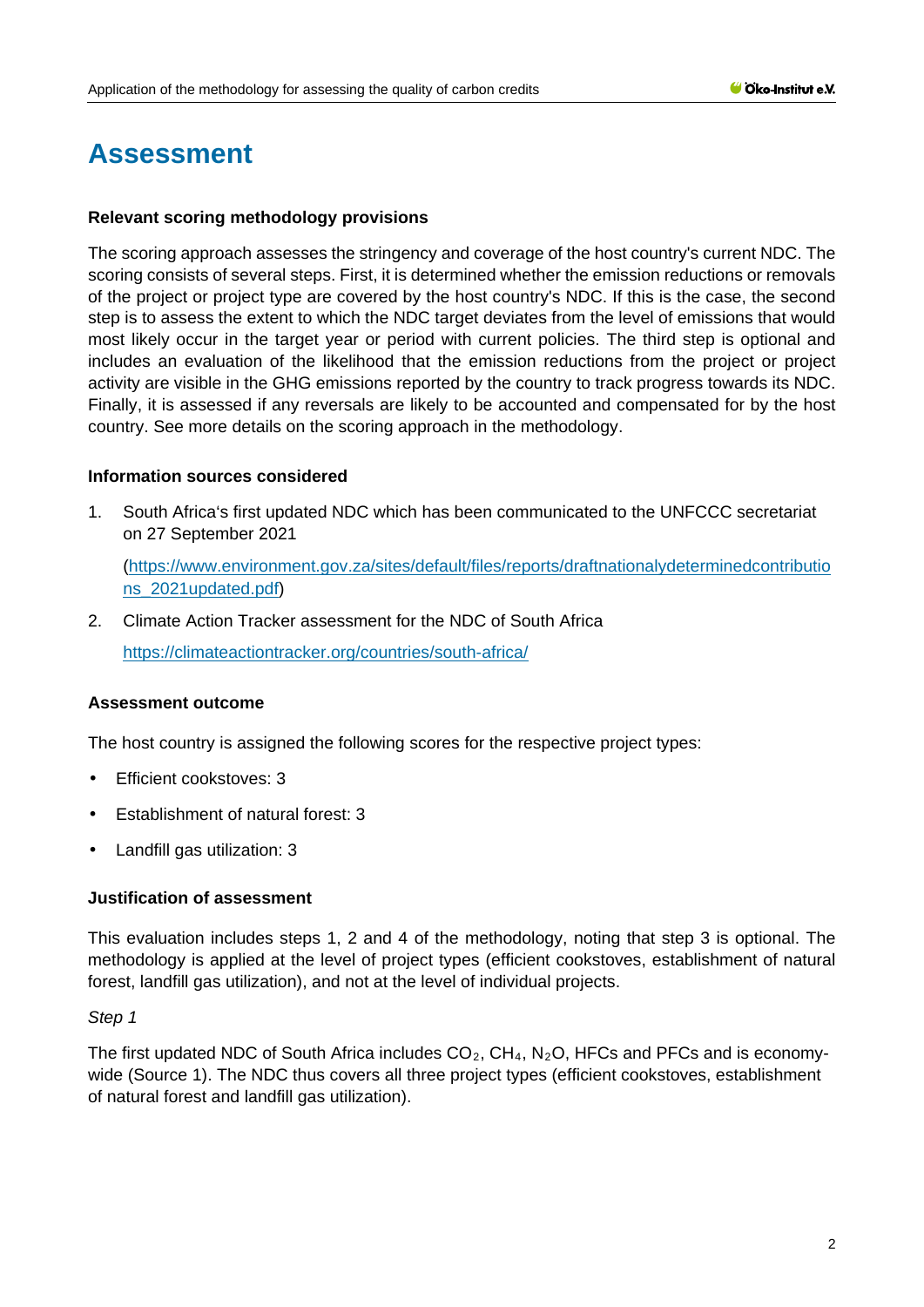# *Step 2*

Data from Climate Action Tracker (Source 2) is used to assess the degree to which the NDC target deviates from the emissions level that would most likely occur in the target year or period with policies in place at the time of communicating the NDC.

We use the policy and action projections for South Africa from the Climate Action Tracker assessment dated 27 October 2021 (Source 2). This is the earliest available assessment following the publication of Mexico's first updated NDC on 27 September 2021. The policy and action projections for 2030 are compared to the emission level of the most ambitious of the NDC targets as assessed by Climate Action Tracker (i.e., the lower end of the target range of 350 to 420 MtCO<sub>2</sub>e for 2030).

The assessment by the Climate Action Tracker does not provide emission projections for LULUCF emissions. Indeed, emission projections from the LULUCF sector can be associated with large uncertainties. Due to this uncertainty and the unavailability of data with LULUCF emissions, the ambition of the NDC target is here assessed based on emissions data without the LULUCF sector. As a consequence, the overall level of ambition for the NDC target, which includes LULUCF emissions, will not be fully reflected in this assessment.

The Climate Action Tracker estimates that BAU emissions with current policies and actions for 2030 (excluding LULUCF) are likely to correspond to an emissions range between 484 and 488 MtCO<sub>2</sub>e (Source 2). We use here the average of these two values (486 MtCO<sub>2</sub>e) as the most likely BAU emissions. According to Climate Action Tracker, the NDC target for 2030 corresponds to an emissions range between 366 and 436 MtCO<sub>2</sub>e when excluding LULUFC emissions (Source 2). We use here the lower end of the range as the more ambitious target. This is 25% below the likely BAU emissions in 2030. Applying the scoring approach set out in the methodology, this results in a score of 4.

# *Step 4*

Information in the NDC (Source 1) is used to assess whether the country fully accounts for natural disturbances and whether the country has a multi-year target or uses a multi-year trajectory or budget for NDC accounting purposes.

Consideration of natural disturbances: In its first updated NDC, South Africa specifies the following with regard to natural disturbances: "For accounting against our NDC target, land sector emissions arising from natural disturbances will be excluded from total land sector emissions/sinks (IPCC 2006 guidelines categories 3B and 3D). This is expected to reduce South Africa's total emissions estimate in the target years by 5-30 Mt CO2 eq, depending on the occurrence of wildfires during these years. South Africa intends to take this approach to accounting for land sector emissions/sinks to take into account significant interannual variations in emissions from natural disturbances – in the case of South Africa, stemming mainly from wildfires. Emissions from this source vary considerably and unpredictably from year to year, and this variability is likely to grow with further climate change. The overall target will therefore be accounted for by comparing the target value with the GHG emissions total without the land sector (excluding categories 3B and 3D), plus the values for these categories excluding emissions from natural disturbances, which will be reported separately for each corresponding land sector category, in the NIRs accompanying South Africa's Biennial Transparency Reports." This implies that natural disturbances are not accounted for.